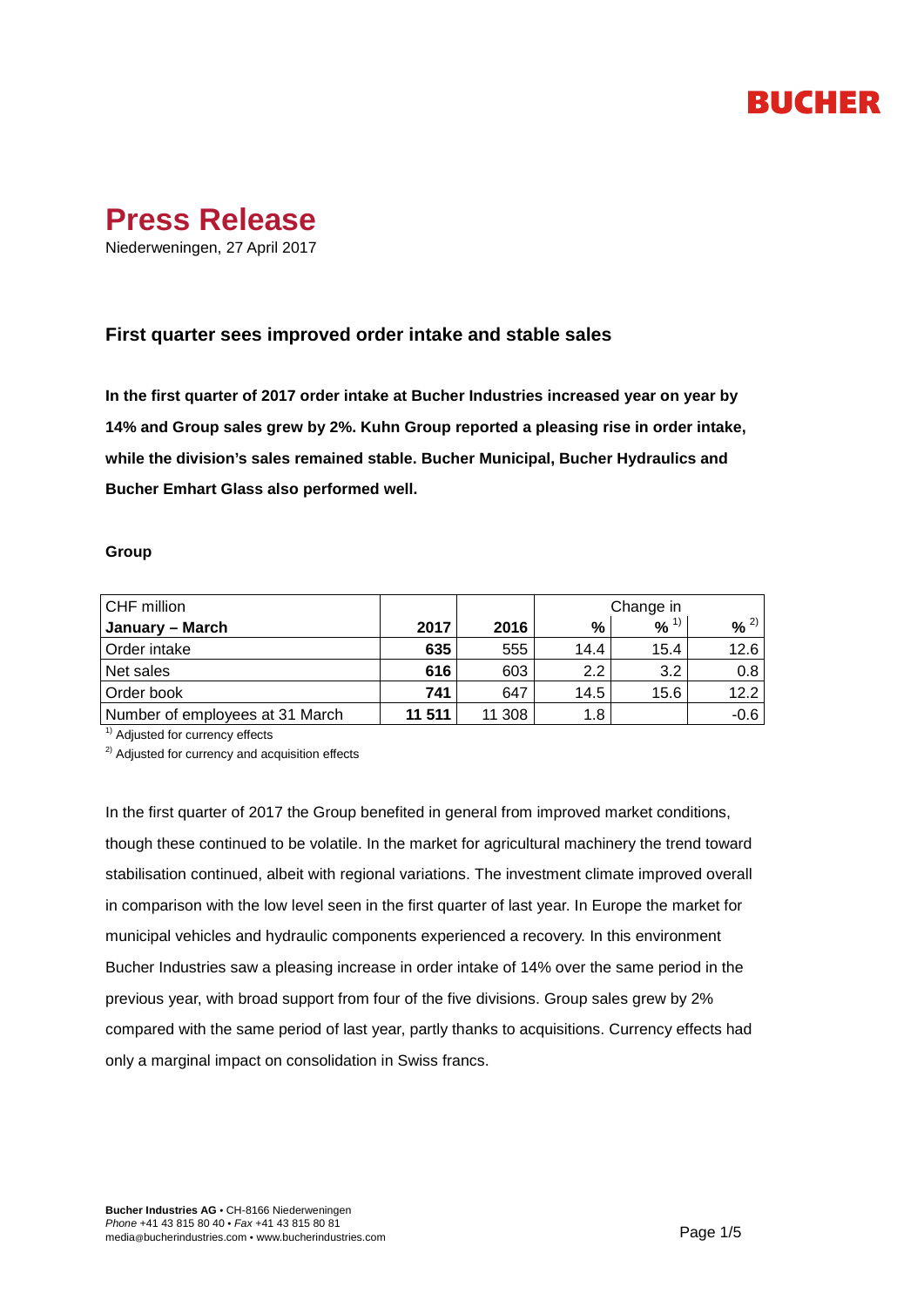

### **Kuhn Group**

| CHF million                     |      |      | Change in |        |  |
|---------------------------------|------|------|-----------|--------|--|
| January – March                 | 2017 | 2016 | %         | %      |  |
| Order intake                    | 224  | 180  | 24.6      | 23.8   |  |
| Net sales                       | 286  | 292  | $-2.0$    | $-1.7$ |  |
| Order book                      | 308  | 255  | 20.7      | 20.2   |  |
| Number of employees at 31 March | 5063 | 5086 | -0.5      |        |  |

<sup>1)</sup> Adjusted for currency effects

**Stabilisation of sales** In the first quarter of 2017 Kuhn Group recorded a pleasing increase in order intake of 25%, while divisional sales came in only slightly lower than the previous year. The market for hay and forage harvesting and livestock bedding and feeding technologies benefited overall from the more stable milk prices. This segment of the North American market was dynamic and demand in Europe showed a positive trend. In the arable sector, however, the worldwide market environment continued to be characterised by pressure on prices.

### **Bucher Municipal**

| CHF million                     |      |      | Change in |                     |                  |  |
|---------------------------------|------|------|-----------|---------------------|------------------|--|
| January – March                 | 2017 | 2016 | %         | $9/6$ <sup>1)</sup> | $96^{2)}$        |  |
| Order intake                    | 109  | 79   | 37.9      | 41.2                | 21.3             |  |
| Net sales                       | 87   | 73   | 20.0      | 23.0                | 3.3 <sup>1</sup> |  |
| Order book                      | 125  | 90   | 37.6      | 41.1                | 16.7             |  |
| Number of employees at 31 March | 1794 | 1478 | 21.4      |                     | 3.2              |  |

 $<sup>1)</sup>$  Adjusted for currency effects</sup>

<sup>2)</sup> Adjusted for currency and acquisition effects

**Increased demand for sweepers** In the first quarter of 2017 order intake at Bucher Municipal showed very positive growth, rising by 38%, or 21% adjusted for currency and acquisition effects. Divisional sales exceeded those of the previous year by 20%. In Europe the market for municipal vehicles recovered to some extent and in Australia there was a cyclical increase in demand for refuse collection vehicles. In the business with winter maintenance equipment the market remained at a low level. The ongoing concentration of sweeper production progressed according to plan.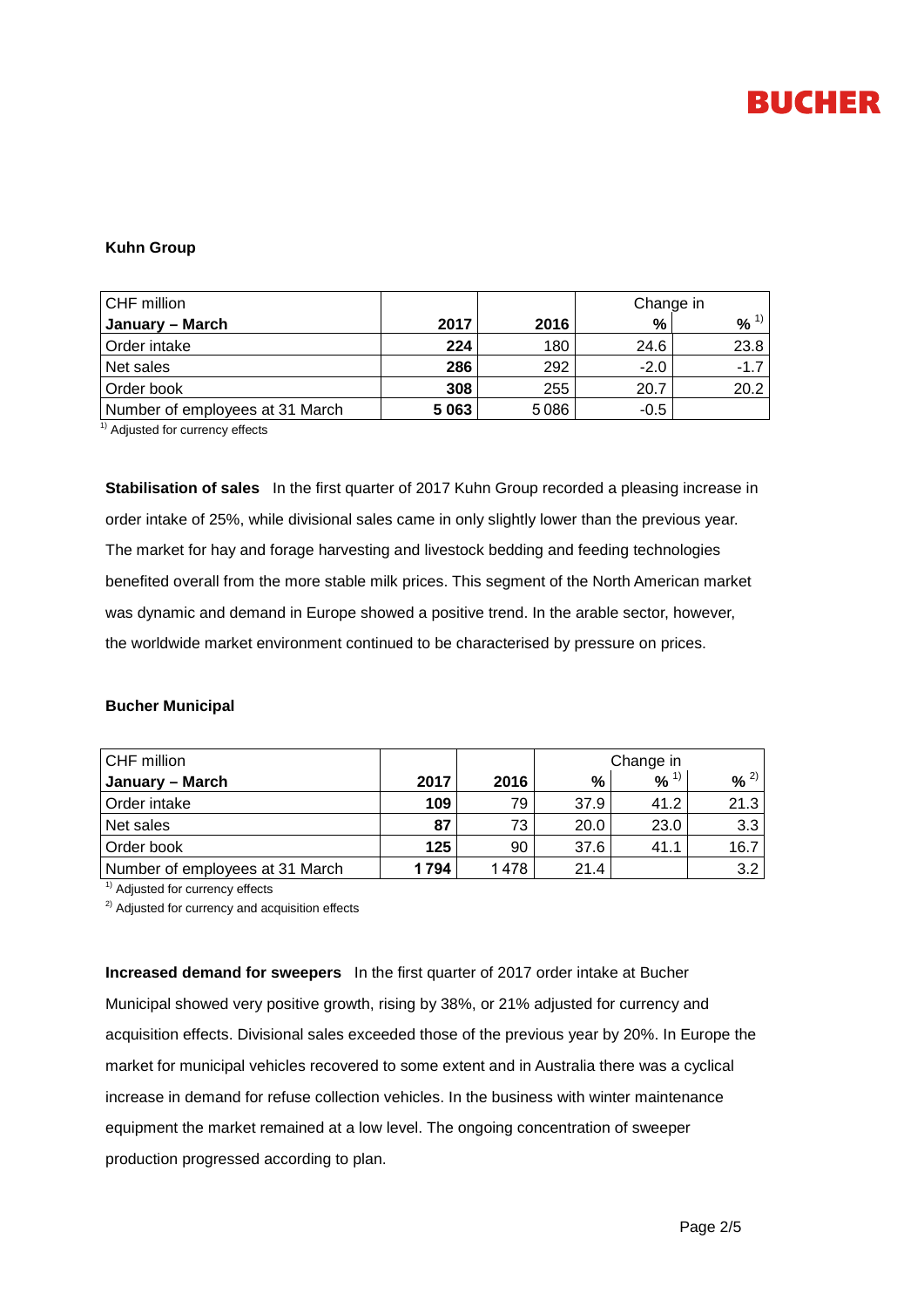# **BUCHER**

#### **Bucher Hydraulics**

| CHF million                     |      |      | Change in |      |  |
|---------------------------------|------|------|-----------|------|--|
| January – March                 | 2017 | 2016 | %         | %    |  |
| Order intake                    | 148  | 132  | 11.8      | 13.1 |  |
| Net sales                       | 135  | 127  | 6.1       | 7.1  |  |
| Order book                      | 94   | 81   | 16.9      | 18.3 |  |
| Number of employees at 31 March | 2069 | 2027 | 2.1       |      |  |

 $\overline{1)}$  Adjusted for currency effects

**Positive performance** Order intake at Bucher Hydraulics was up by 12% on the previous year and sales increased by 6%. Market development overall was very pleasing in the first quarter of 2017 and was reflected in the positive performance of the division. In particular, the construction machinery and industrial hydraulics segments picked up well, and even agricultural machinery showed renewed signs of some positive impetus. There was a decline in the high-voltage switches segment, while material handling continued to perform at the same high level as previously. Above all in Western Europe and China, Bucher Hydraulics benefited from lively demand for customised hydraulic systems.

# **Bucher Emhart Glass**

| CHF million                     |      |      | Change in |        |  |
|---------------------------------|------|------|-----------|--------|--|
| January – March                 | 2017 | 2016 | %         | $\%$   |  |
| Order intake                    | 102  | 91   | 11.5      | 14.2   |  |
| Net sales                       | 69   |      | $-2.6$    | $-0.3$ |  |
| Order book                      | 139  | 149  | $-6.7$    | $-4.4$ |  |
| Number of employees at 31 March | 1640 | 1805 | $-9.1$    |        |  |

 $1)$  Adjusted for currency effects

**Increased order intake** Project-related order intake at Bucher Emhart Glass increased by 12% in the first quarter. Sales were down by 3% on the same period of the previous year. Overall in Europe and North and South America brisk demand for glass forming machinery and spare parts contributed to a healthy business trend; in China, however, the market remained at a low level. The improved order intake will have a positive impact on sales growth in the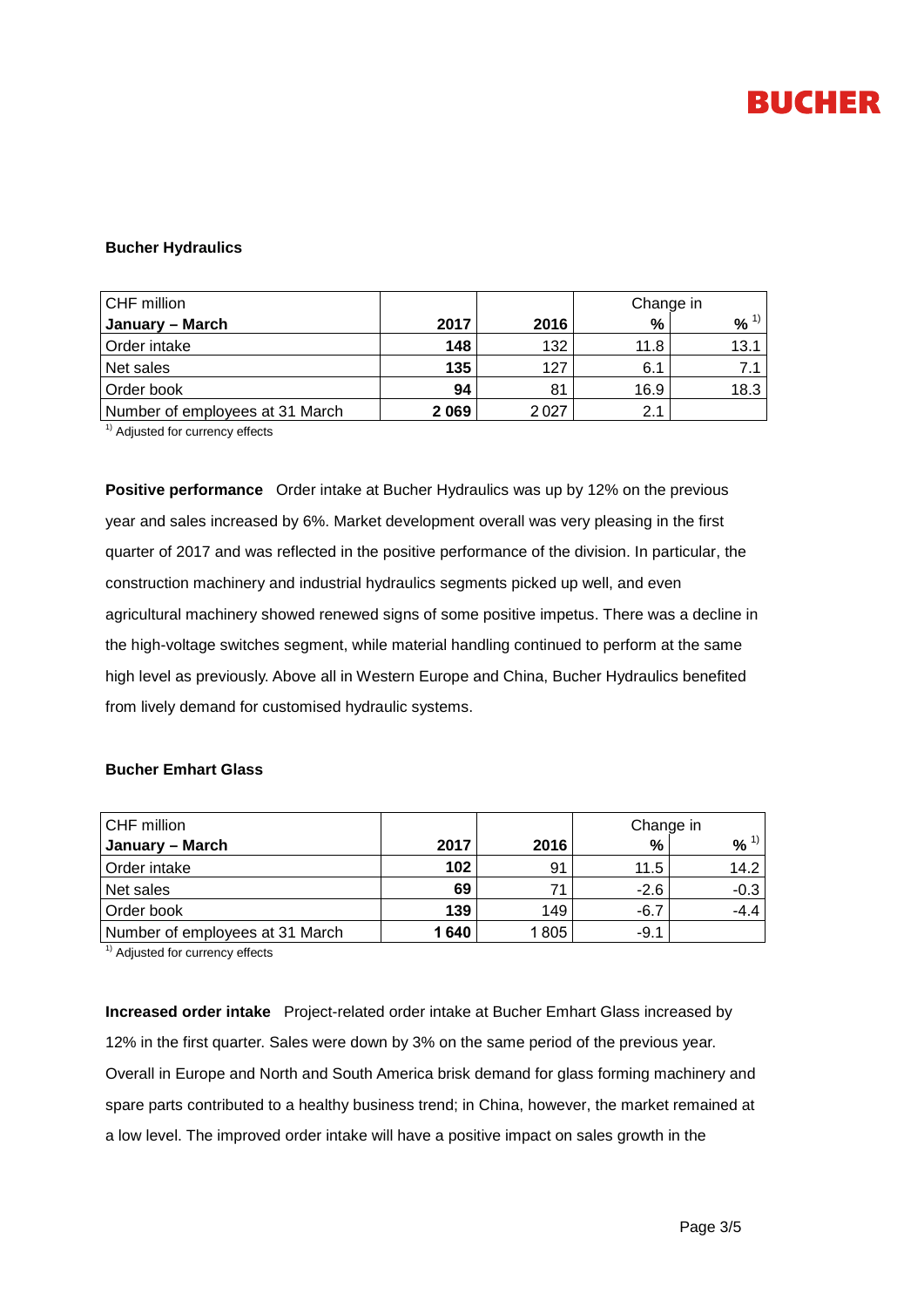

second half of the year. The restructuring of the Chinese joint venture with Sanjin progressed according to plan.

#### **Bucher Specials**

| CHF million                     |      |      | Change in |          |  |
|---------------------------------|------|------|-----------|----------|--|
| January – March                 | 2017 | 2016 | %         | $% ^{1}$ |  |
| Order intake                    | 62   | 82   | $-23.9$   | $-23.2$  |  |
| Net sales                       | 53   | 53   | $-1.6$    | $-0.9$   |  |
| Order book                      | 86   | 80   | 7.4       | 8.3      |  |
| Number of employees at 31 March | 883  | 849  | 4.0       |          |  |

<sup>1)</sup> Adjusted for currency effects

**Varied market development** Order intake at Bucher Specials decreased by 24% and sales by 2% compared with the same period of 2016. The beverage technologies of Bucher Unipektin were particularly exposed to the volatility of the project-related business. The business with winemaking equipment at Bucher Vaslin also fell to a lower level in this period, as wine producers in France ceased to benefit from the tax incentives of the Macron subsidisation programme in the first quarter of 2017. Bucher Landtechnik, the Swiss distributorship for agricultural machinery, maintained its solid performance. The Group remains committed to cooperating with the Swiss Competition Commission (COMCO) concerning the investigations in progress since March 2017 at Bucher Landtechnik and is seeking to fully clarify the facts of the matter. The mobile and industrial automation sector of Jetter performed very pleasingly.

**Outlook for 2017** For the year in progress, the Group is reckoning with continuing economic uncertainties. Kuhn Group is expecting prices for arable crops to remain stable at a low level. Rising milk prices could provide a stimulus in demand for livestock bedding and feeding technology. The measures introduced in 2016 to improve profitability should have a positive impact on Kuhn Group in the current year, although the division is currently having to contend with higher steel prices. Bucher Municipal is expecting demand for municipal vehicles to remain stable. The absence of the one-off costs arising in 2016 and the concentration of sweeper production in Great Britain and Latvia should have a positive effect on profitability.